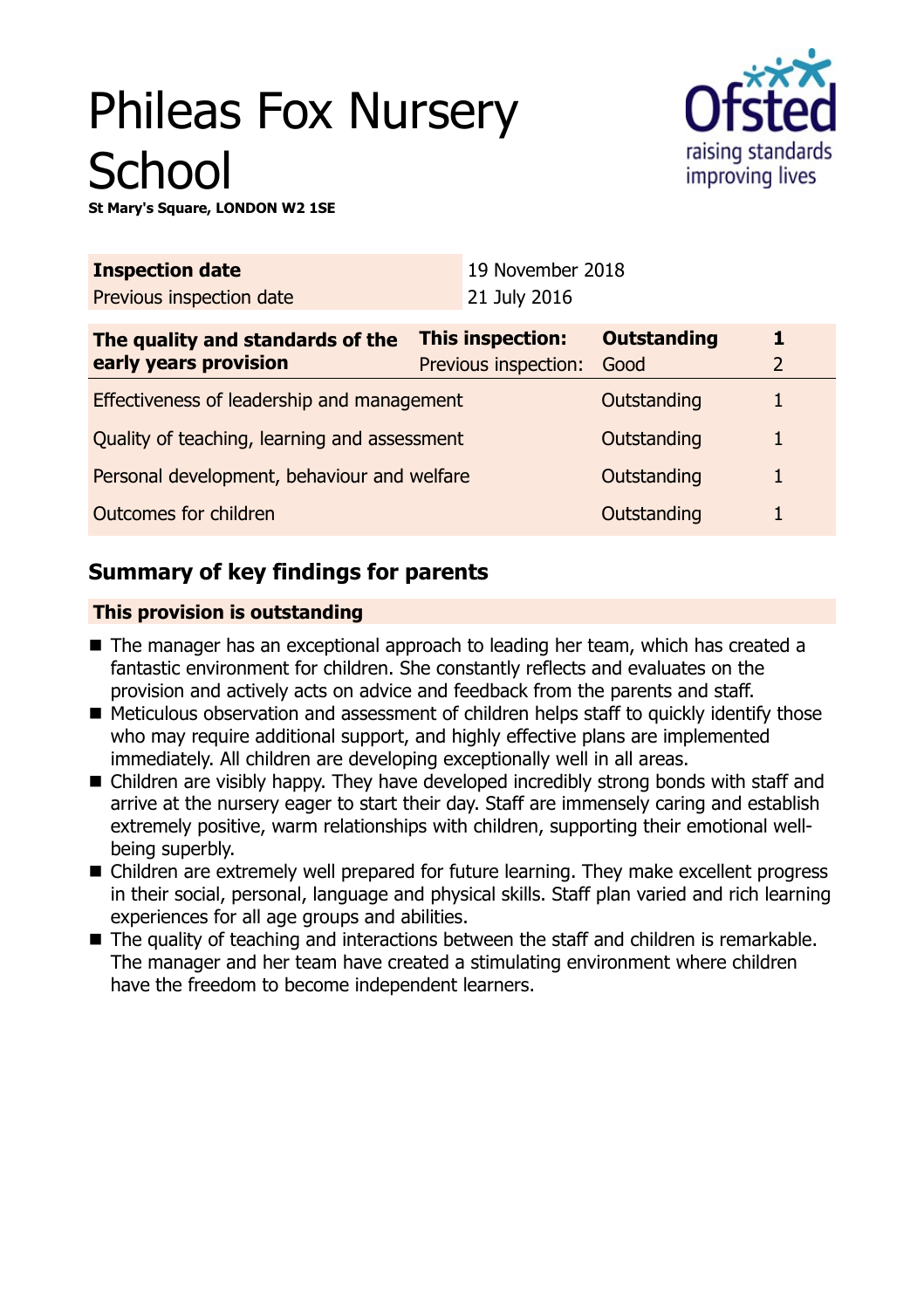## **What the setting needs to do to improve further**

#### **To further improve the quality of the early years provision the provider should:**

■ continue to implement plans to develop further the already excellent experiences on offer for children to explore and investigate while outdoors.

#### **Inspection activities**

- $\blacksquare$  The inspector observed the interactions between staff and children as they engaged together in activities.
- $\blacksquare$  The inspector undertook a joint observation with the manager.
- The inspector sampled various documents, including children's learning records, risk assessments and a selection of policies and procedures.
- $\blacksquare$  The inspector held a meeting with the manager.
- $\blacksquare$  The inspector took into account the views of the parents and carers spoken with on the day of the inspection and engaged with children at appropriate times.

#### **Inspector** Laura Rathbone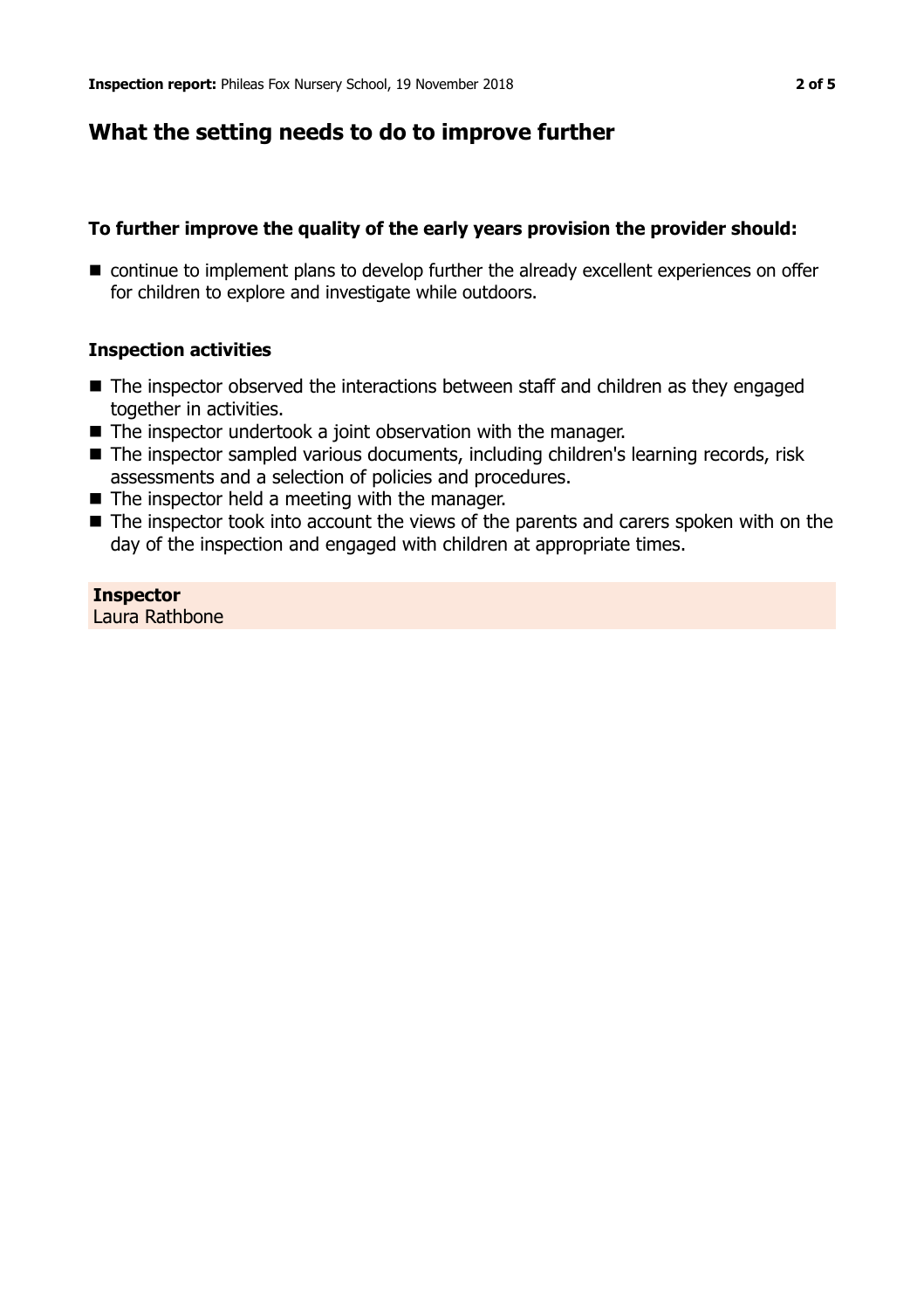# **Inspection findings**

## **Effectiveness of leadership and management is outstanding**

Safeguarding is effective. The staff are extremely well trained and knowledgeable with regards to their roles and responsibilities in keeping children safe. Staff know the signs and symptoms of abuse and have a clear understanding about how to report a possible concern. The manager has high expectations for the setting and she uses a robust and regular self-evaluation system to make improvements. For example, stay-and-play sessions have been recently introduced, after parents commented that they would like to see what their children do at nursery. The manager monitors staff performance extremely well, for example, through regular and thorough supervisory arrangements. Parents are overwhelmingly supportive of the nursery, commenting on the exceptional progress their children have made since they started.

## **Quality of teaching, learning and assessment is outstanding**

Children are provided with a wonderfully exciting, interesting and motivating environment. Their interests and individual needs are consistently taken on board and used as a tool for planning activities. For example, staff prepared a number-recognition activity, after previous observations showed that some children needed additional support in this area. Staff provide children with countless opportunities to investigate the outdoor area. They have recently introduced a 'writing shed' and 'reading den', after attending training about mark making. Staff are currently working on plans to develop this space even further. Children learn about the world in which they live, through interesting and exciting topic activities. For example, they happily created fingerprints and discussed fire safety as part of their 'people who help us' topic.

## **Personal development, behaviour and welfare are outstanding**

Children are incredibly well behaved and demonstrate kind and friendly behaviour. Staff and children enthusiastically sing the please and thank you song at lunch time to help remember good manners. There are many opportunities for children to become independent learners and to be responsible. For example, at lunchtime, children scrape their plates when they have finished eating, stack them and serve themselves desert. Staff and children have developed strong and caring relationships with each other. Children regularly go up to staff for a chat or a cuddle, to which staff always respond in an incredibly nurturing and respectful manner.

## **Outcomes for children are outstanding**

All children are eager to learn and extremely confident in exploring and finding things out for themselves. They are highly expressive and are skilled communicators. For example, during a group discussion about the different seasons, children suggested that it was similar to a circle, as it keeps going round and round. Children make superb progress from their starting points and are exceptionally well prepared for the next stage of their learning, including school.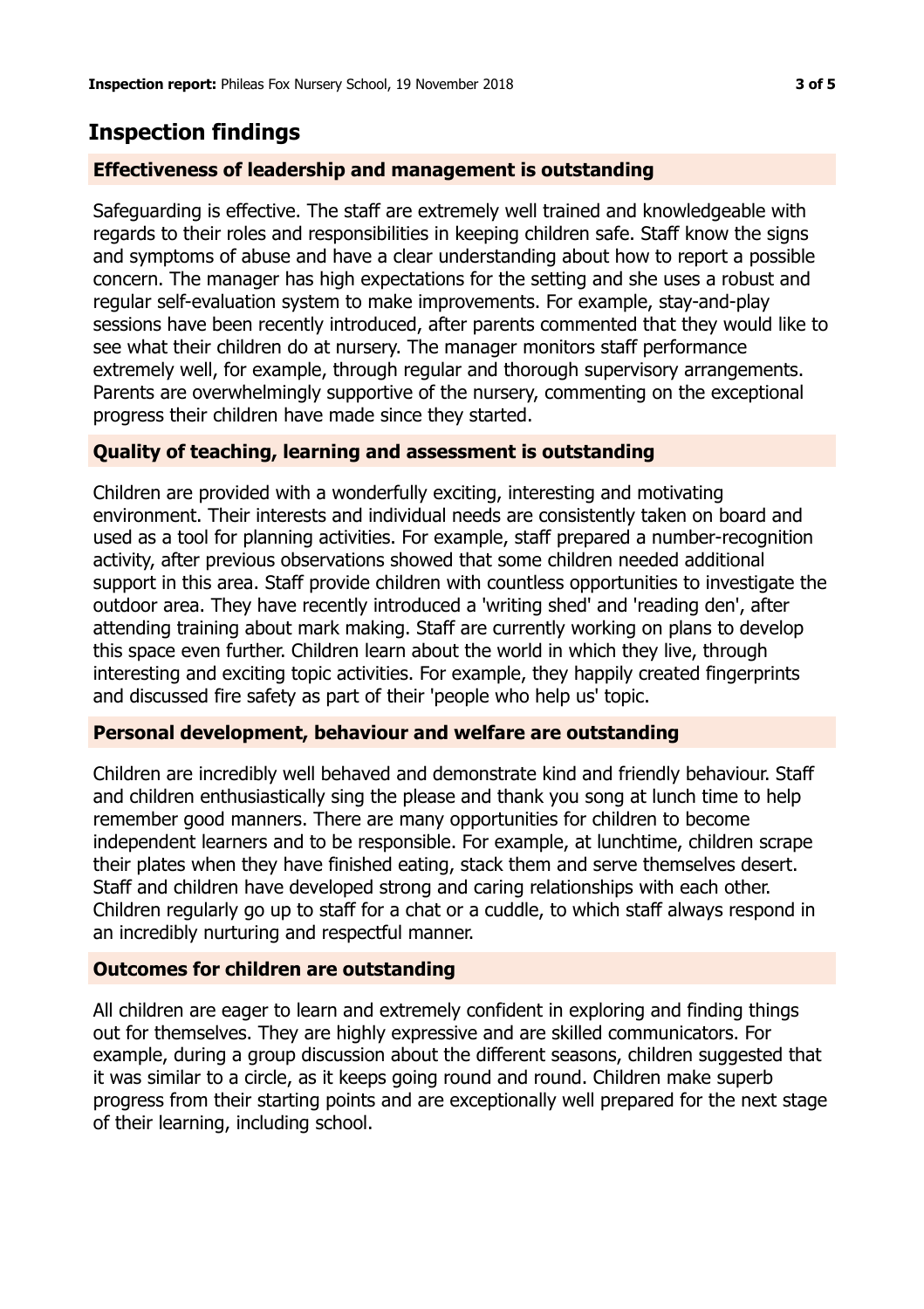## **Setting details**

| Unique reference number                             | EY495108                           |  |
|-----------------------------------------------------|------------------------------------|--|
| <b>Local authority</b>                              | Westminster                        |  |
| <b>Inspection number</b>                            | 10076571                           |  |
| <b>Type of provision</b>                            | Full day care                      |  |
| <b>Registers</b>                                    | Early Years Register               |  |
| Day care type                                       | Childcare on non-domestic premises |  |
| <b>Age range of children</b>                        | $0 - 4$                            |  |
| <b>Total number of places</b>                       | 50                                 |  |
| <b>Number of children on roll</b>                   | 53                                 |  |
| <b>Name of registered person</b>                    | Phileas Fox Nursery School         |  |
| <b>Registered person unique</b><br>reference number | RP535006                           |  |
| Date of previous inspection                         | 21 July 2016                       |  |
| <b>Telephone number</b>                             | 02077232106                        |  |

Phileas Fox Nursery registered in 2015. The nursery is situated in Little Venice, in the London Borough of Westminster. The nursery employs 15 members of childcare staff. Of these, 11 hold appropriate early years qualifications from level 3 to level 6, one member of staff holds qualified teacher status and the manager has completed early years initial teacher training. The nursery opens from Monday to Friday for 44 weeks of the year. Sessions are from 8am until 5pm. The nursery provides funded early education for threeand four-year-old children.

This inspection was carried out by Ofsted under sections 49 and 50 of the Childcare Act 2006 on the quality and standards of provision that is registered on the Early Years Register. The registered person must ensure that this provision complies with the statutory framework for children's learning, development and care, known as the early years foundation stage.

Any complaints about the inspection or the report should be made following the procedures set out in the guidance Complaints procedure: raising concerns and making complaints about Ofsted, which is available from Ofsted's website: www.ofsted.gov.uk. If you would like Ofsted to send you a copy of the guidance, please telephone 0300 123 4234, or email [enquiries@ofsted.gov.uk.](mailto:enquiries@ofsted.gov.uk)